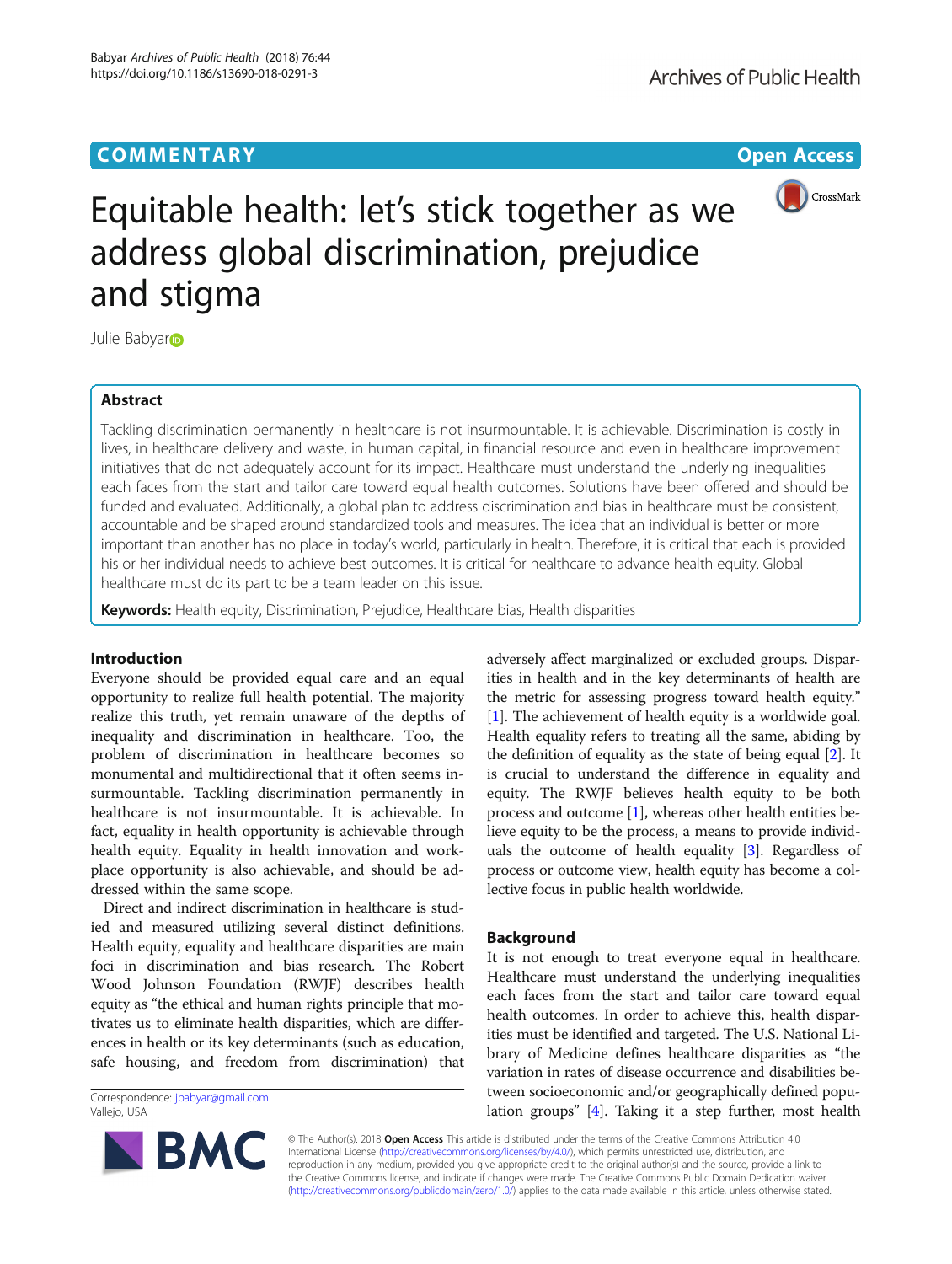associations, governance and policy analyses incorporate specific vulnerable groups during the assessment of disparities. Common groups analyzed in health disparities include those in specific ethnicity and race classes, gender classes, socioeconomic and income class and those of minority sexual preference classes. Health disparity research has grown stronger after the Institute of Medicine's 2003 report on discrimination in healthcare. Since this report, health service research has focused on stereotyping, prejudice and discrimination in clinical encounters as well as how perceived discrimination affects a person's reception and willingness to receive medical care [5]. It is important to understand and differentiate between health equality, health equity and discrimination.

Racial and ethnic discrimination, ageism, gender bias, prejudice against sexual minorities and disability discrimination are all present in health. Too, discrimination is seen in all levels of healthcare. Much current literature centers on discrimination of patient care in health delivery. Literature even demonstrates that those with public insurance feel more discriminated against by their providers [6]. Major reported barriers and hurdles in healthcare operations are rooted in prejudice as well. These operations include but are not limited to healthcare administration, academic research leadership, clinical research selection and healthcare interpersonal business interplay.

The World Health Organization (WHO) and United Nations (UN) have recently highlighted discrimination in health delivery, workforce practice, national laws and overarching policies as areas in need of healthcare improvement. Much of this discrimination is seen through the denial or improper treatment toward specific groups in the provision of healthcare services, gender based workforce and economic norms, and national policies that do not adequately address human rights [7].

In the United States, multiple health organizations monitor and report on health disparities, including the American Public Health Association (APHA), the National Association of County and City Health Officials (NACCHO), the Department of Health and Human Services (DHHS) and many of its subsidiaries, including the Agency for Healthcare Research and Quality (AHRQ). Many of these agencies as well as nonprofit partners report on the state of health equity and health disparities, using national benchmarks in quality and reported chronic condition outcomes. The AHRQ report is a detailed, comprehensive analysis that retrieves data from 45 databases. In 2012, the AHRQ reported that black and Hispanic Americans received worse care than whites in 40% of quality measures, persons of American Indian and Alaskan Native descent received worse care than whites in 33% of quality measures and Asians received worse care than whites for 42% of measures. Notably, of

each of these race categories, only Asians received better care than whites for a similar percentage as their receiving of worse care. In this report, it was also found that the lesbian, gay, bisexual and transgender (LGBT) population was less likely to report getting prescriptions filled in a timely manner, less likely to report getting access to non-urgent care and less likely to report that is was easy to see a specialist. A major barrier to care for the LGBT population is same sex insurance barriers. The report also showed a stark contrast in access to care between those in poverty and those not. Individuals with complex activity limitations had worse care for 18 measures than individuals without basic or complex activity limitations. Individuals with basic activity limitations also had worse care for 18 measures compared to those without basic or complex activity limitations. Finally, compared to urban populations, rural populations are less likely to receive preventive care and see their provider less often. This statistic is alarming because rural residents are more likely to be in poor health with more chronic conditions than their urban counterparts [8]. Additionally, people with disabilities, compared to those without disabilities, report foregoing healthcare due to cost 2.5 times more than their counterparts. They are 1.5 times more likely to be the victim of a nonfatal violent crime, have 3–4 times higher risk of cardiovascular disease, report higher rates of obesity, smoking and are at higher risk of injury. Those with cognitive disabilities are 5 times more likely to have diabetes compared to the general population [9].

The healthcare workforce in the United States is offered some protection from discrimination in the form of federal law. Workforces in other countries are not as fortunate, and WHO distinctly highlights female healthcare workers as susceptible to pay discrimination, physical violence, sexual violence and inability to participate in decision making and healthcare leadership. Within the United States, minority participation in executive healthcare leadership was reported at 11% in 2015, and minority participation in first and mid level office managers is at 19%, despite 32% of the patient population identifying as minority. In academic medicine, differences in minority representation remain stark. The Association of American Medical Colleges monitors underrepresented in medicine population, which consists of racial and ethnics populations not represented in medicine proportionate to their numbers in the general population. A 2010 report noted that while African Americans, Hispanics and Native Americans comprise 25% of the U.S. population, minorities only represent 7.5% of students in predominantly white medical schools [10]. Too, US medical schools have been recently examined for reasonable accommodation assistance for disabled students, with most not showing provision of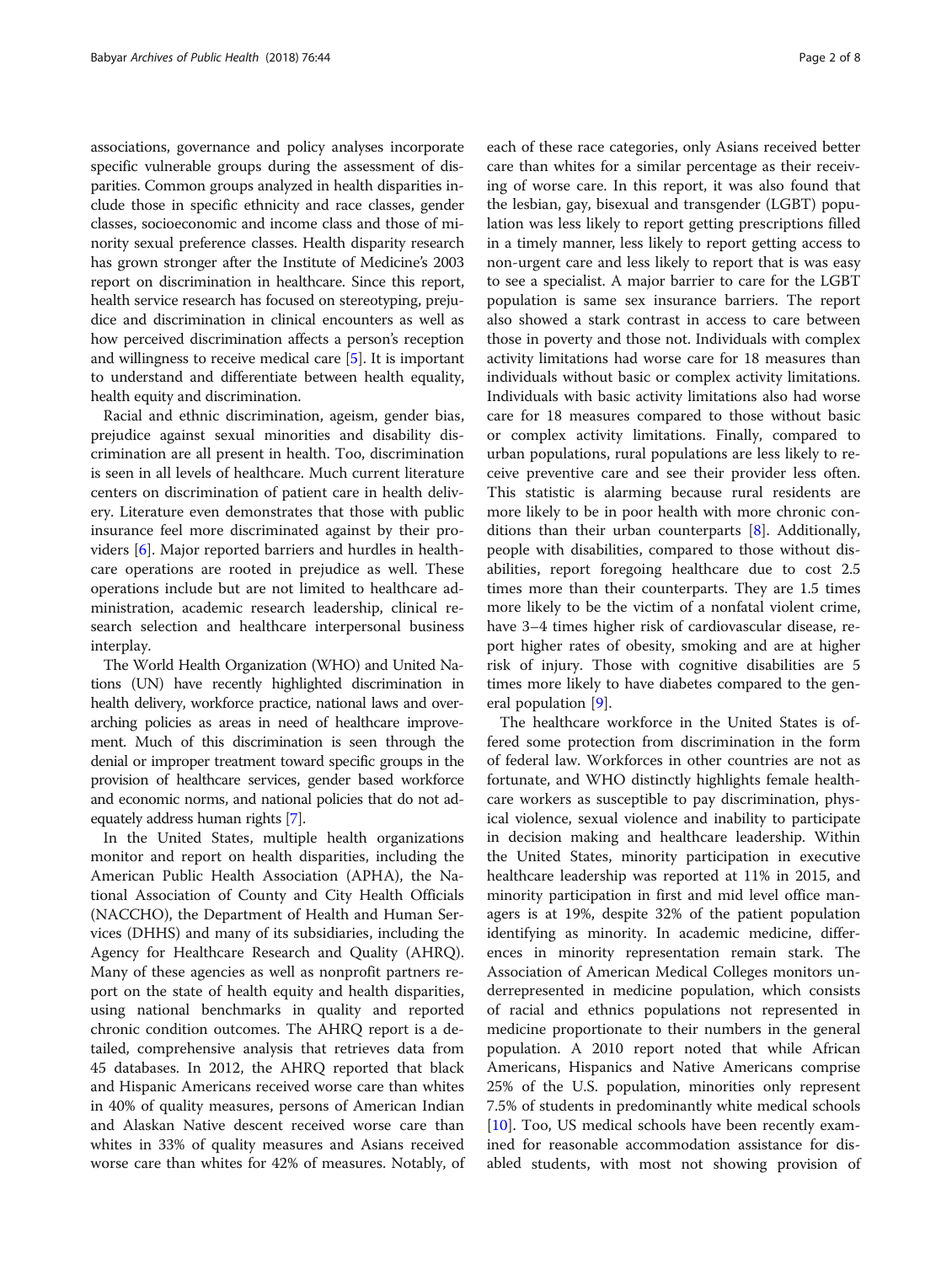reasonable accommodation in compliance with ADA laws [11]. Women now represent 21% of medical faculty in the United States [12]. Even in research study design and analytics, there is a lack of sex and gender equality in sample data [13]. This has become a major concern and focus for clinical research in recent years, as gender differences affect treatment efficacy, diagnostics and other research impacts. Finally, research funding gaps and disparities are found and perceived as discriminatory. In 2006, it was reported that despite almost three times as prevalent as cystic fibrosis, sickle cell disease research received one third of the grant funding [14]. Notably, the WHO and UN reports do not capture discrimination data on race and ethnicity as detailed as the United States.

#### Current considerations

It is difficult to capture true and full scope of discrimination and health disparity in any one group due to many factors, including social determinants. Social determinants such as food access and home environments are often indirect forms of social prejudice that factor into health. Additionally, each country has its own cultural prejudices, discriminatory policies and intricate health system issues to tackle. Capturing comprehensive, accurate data on discrimination, prejudice and stereotyping in healthcare, from patient to administration workforce, is not currently available. The current process in the United States, recent global spotlight on the issue as well as other countries' research initiatives all have potential in the creation of this comprehensive future.

Additionally, discrimination may not even be measured through standard classifications such as race or ethnicity. Without accounting for country or indigenous region of origin, a discrimination research study looked at a large sample of Latin Americans and found that basic categories of skin color produced striking differences in self reported health. The darker the skin color, the poorer the self reported health [15]. It is crucial to understand the dynamics, both broad and basic, that discrimination and perceived discrimination touches.

Discrimination and bias are also found in patient education as well as patient work. In 2006, a study indicated that most sex workers have never revealed their work to their medical provider, which is a serious individual and public health risk [16]. Nine years later this mistrust and hesitancy among sex workers persisted. In a 2015 study that determined sex workers do not have transparency nor trust with their medical providers [17]. Providers may tailor conversations and wording based on an individual's work or education achievements, displaying either negative or positive discriminatory practice. However, healthcare workers may not even be aware of patient perception of discrimination.

Much discrimination and patient perception goes unor underreported. An underreported area in healthcare prejudice is that of ageism. One in 5 adults over the age of fifty has experienced discrimination [18].

Discrimination and stigma in healthcare has significant, serious effects. In fact, individual and societal impact of discrimination in healthcare disrupts the primary oath in medicine to first do no harm. Discrimination in healthcare is so harmful, however, that it has become a major focus in research. Prejudice in healthcare negatively and disproportionately impacts stroke, cardiovascular, obesity, diabetes, hypertension, depression and anxiety among those discriminated against [19]. The perception of discrimination also impacts satisfaction, a major focus in current healthcare. Patient satisfaction is associated with better adherence, improved symptoms and overall better health outcomes. If discrimination impacts satisfaction, it therefore impacts outcomes, adherence and symptoms [19]. Discrimination in the United States contributes to adverse health outcomes and increased mortality in specifics populations. Overall, health disparities have been associated with \$60 billion in excess costs as recently as 2009 [20].

The UN has acknowledged that discrimination affects both patients as well as health care providers [7]. In fact, it has been widely recognized that an under-addressed issue on the topic of discrimination is the negative effect it has on all. It is argued that this consideration is important not just to detail any misunderstood perceived discrimination, but to also compare and highlight major differences in racial discrimination. In fact, all forms of bias, discrimination and prejudice are crucial to understand and report on.

Perceived discrimination may or may not be able to be supported in actual metrics. In example, studies have found those with sickle cell disease perceive discrimination based on their disease, no necessarily race [21]. Other research has found that those with sickle cell disease wait 25% longer, explained in part by African American race disparity. This same research found that, even accounting for race and triage, those with sickle cell disease wait 50% with a long bone fracture. [22]. Perceived discrimination arguably adds to poorer health and psychological stress, regardless of measured discrimination, and all forms of discrimination and its effects must be accounted for.

Psychological and psychosocial research on prejudice clearly demonstrates impact in health, just as there is evidence of physical harm due to discrimination in healthcare [5]. In a study incorporating European countries in which societies have differing acceptance of lesbian, gay and bisexual individuals (LGB), LGB individuals reported better self rated health and wellbeing when accepted [23]. Additionally, allostatic load continues to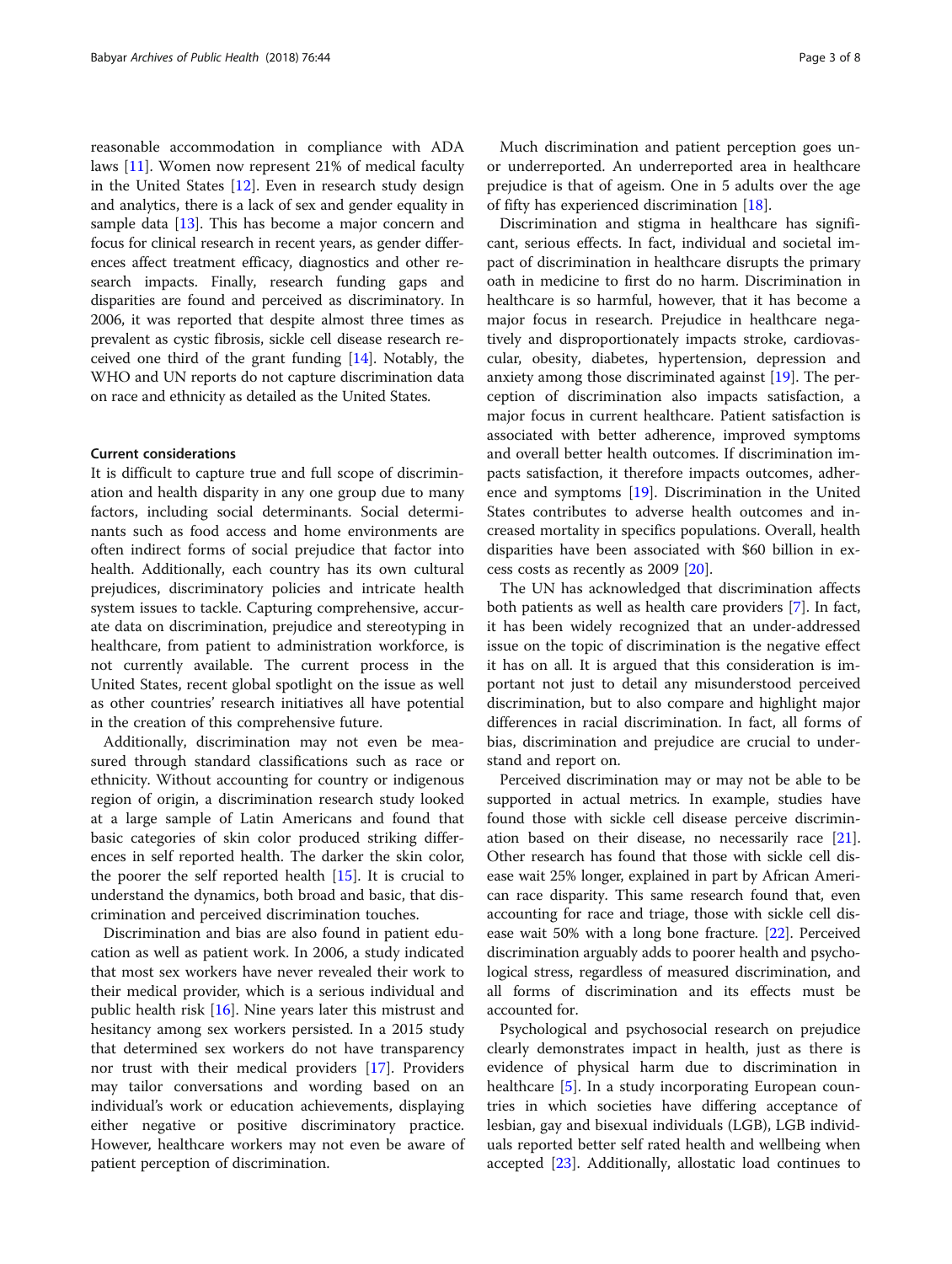be researched and considered in social study. The allostatic load over a woman's lifetime, the accumulation of chronic stressors, has been examined from the standpoint of discrimination and prejudice, and this is impactful in health.

There is contradicting evidence among racial discrimination of black American women and health outcomes. In one study, actual and perceived discrimination was associated with adverse birth outcomes but not hypertension [24]. Another literature review revealed that there are mixed results on associations between racial discrimination and adverse birth outcomes [25]. Importantly, literature that does not provide associations between discrimination and health outcomes must not be interpreted as a complete and final word, nor does it encompass all health. In example, while some studies may not have shown that discriminated women of minority race deliver babies with lower birth weight, the studies do not detail the effect that their higher levels of depression have on their own bodies [25]. Too, allostatic load is not factored into much research.

Racial discrimination and feeling discriminated against significantly impacts scores of healthcare quality in the United States [26]. Thus, even in quality metrics, discrimination becomes a factor that is not easily stratified in everyday healthcare delivery survey. Discrimination is costly in lives, in healthcare delivery and waste, in human capital and even in healthcare improvement initiatives that do not adequately account for its impact.

Discrimination in the workforce affects the entire public, from wage gap economic impact to life quality. Medical underrepresentation affects hospital and healthcare operations, medical innovation, culture competence, community trust and research priorities. Research that is funded based on private interest and lobby may not be representative of population priority, nor is there much discussion on integrating and partnering in research for multi-outcome benefit.

Discrimination based on diagnoses also affects one's quality of life. As efforts to achieve health equity target economic, housing and education, they must also continue diligence within healthcare. Physical and psychological wellbeing are impacted by direct and indirect daily prejudice. While eliminating prejudice and discrimination is a global effort, driven from individual, local and regional culture change, healthcare must do its part.

## Strategies to combat discrimination in healthcare and achieve equity

Addressing discrimination in healthcare is unlike any other healthcare issue in need of problem-solution resolution. The basis for discrimination is complex and solutions are heavily reliant on culture and behavior change. Additionally, leadership requires long term, sustained,

consistent and dogged vigilance in keeping this issue at the forefront. In times of political agenda, during emergencies and health crises, among latest concerns on acute topics such as an emerging infectious disease and alongside continued popular priorities such as rare disease, health equity is an issue threatened to be sidelined. WHO, in conjunction with the UN, has begun to formally address discrimination in healthcare. In effort to achieve 2030 Sustainable Development Goals, the UN has detailed serious and significant prejudice in healthcare [7]. These efforts must remain priorities.

Strategies to reduce or eliminate prejudice and health disparity are abundant in literature. Instead of reinventing the wheel, it is prudent to follow guidance. Instead of allocating more resource to continued pocketed evidence, it is prudent to allocate resource to the strategies outlined. To manage discrimination and prejudice in healthcare, there must be cohesive, structured, comprehensive management of the issue at all levels. In example, civil rights and more recent anti-discrimination laws written into legislation such as the Affordable Care Act have created a sound foundation for this management. Since 2010, it has been formally illegal in the United States for healthcare institutions to discriminate based on race, color, national origin, sex, age, or disability in certain health programs or activities. This law is enforced through reporting access and tied to funding of government services.

A primary strategy to address discrimination and advance health equity lies within interdisciplinary research. The foundation for successful management toward healthcare equality and health equity requires interdisciplinary collaboration. Social and cultural academic, philosophical and policy expertise must weigh in to create effective resolution in healthcare discrimination. Over the past several decades, this interdisciplinary collaboration has taken shape. Policies and actions may be well intentioned, and may not even be originally interpreted as having an impact on health equity or discrimination. Interdisciplinary teams assist in analyzing and communicating need for change effectively. Additionally, research design and implementation continues to evolve with the assistance of interdisciplinary teams.

High quality research is a must in current future studies. Measurement tools in research have been reviewed, critiqued and studied for reliability and validity. The Everyday Discrimination Scale (EDS) has been adapted for use in healthcare studies, a prime example of interdisciplinary effort in discrimination work. The EDS has recently been assessed for reliability and validity in multiple studies, showing positive and demonstrable consistency, reliability and validity in black [27], American Indian and Alaskan native populations  $[28]$  as well as for Asian, Caucasian and Hispanic/Latino populations, with limitations to a few item differences [27, 29]. Several other tools, such as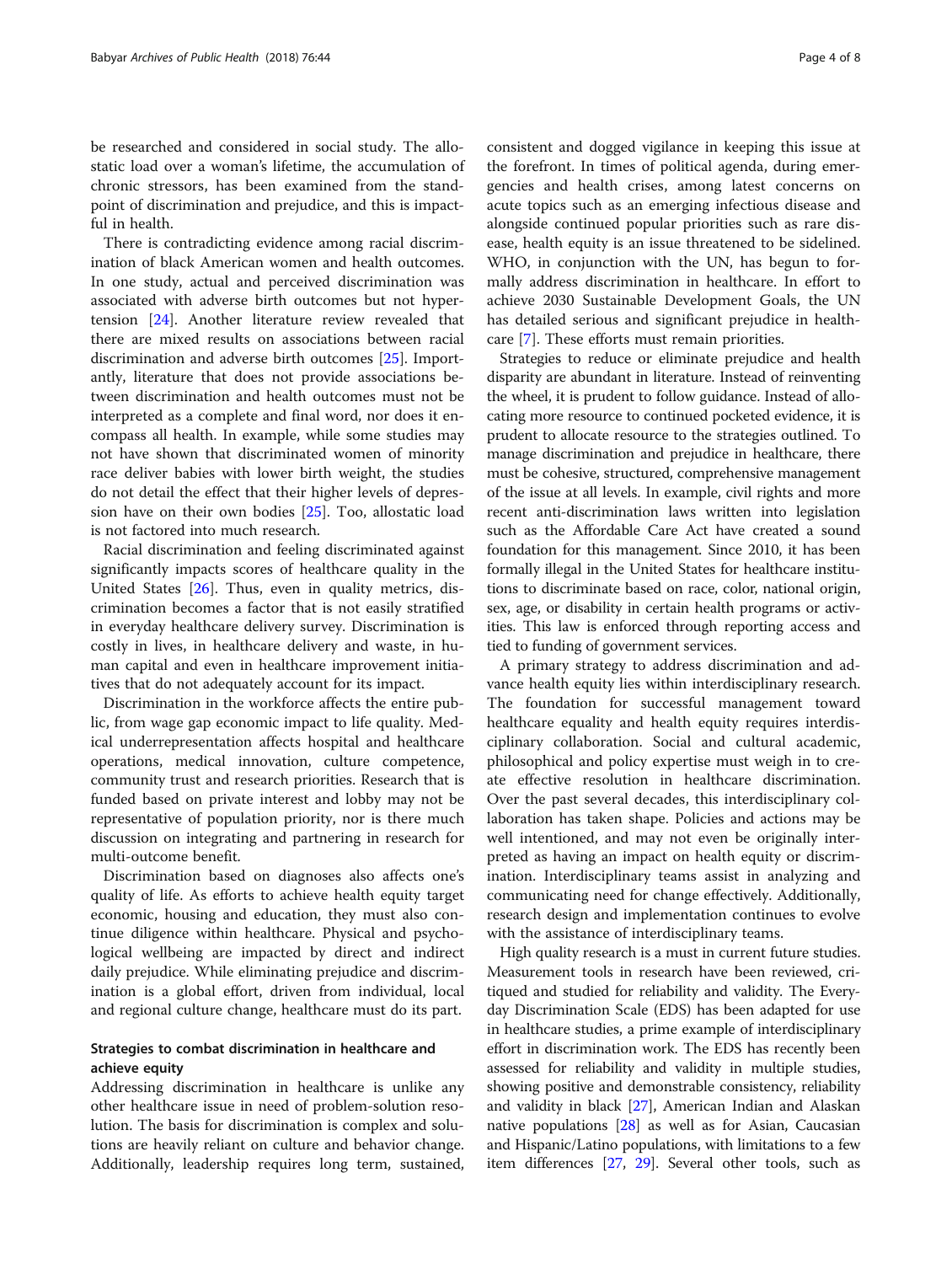Detroit Area Study Discrimination Questionnaire (DAS– DQ), have also been studied for validity and reliability [30]. Overall, stronger studies for comprehensive discrimination measures that capture accurate, valid and reliable data among many stigmatized groups would be of benefit. Still, a foundation initiating from racial discrimination studies through use of a widely accepted tool, the EDS, can expand for gender, age, disability and sexual minority analysis.

An additional strategy requires that plans include immediate and continuous public health monitoring, ongoing data collection, interventions tailored to best practice, and continuous evaluation research of highest quality. Even definitions, terminology and categories like racial and ethnic groups are inconsistent. Ongoing health oversight provides for consistency and a means to standardization in terminology. Additionally, current evaluation research, education, programs and surveillance are widespread and seemingly dispersed without ability to capture. Instead, continuous reports would provide diligent and determined action. As example, to achieve parity for oral health in older adults, a Medicaid report for California was written detailing a systems approach [31]. This report could be included in comprehensive state to national analysis, on an annual basis, utilizing best evidence and current year data.

Another strategic move is to require healthcare to be a team player in everyday discrimination confrontation, through individual, regional and global achievement in elimination of bias of healthcare diagnoses. Some examples include basic clinical education on the transmission of HIV/AIDS to healthcare workers, policy expertise on emergent communicable diseases such as Ebola, removal of healthcare bias against those with mental illness and even remote campaigns utilizing targeted approaches to integrate strong health messaging and health interventions for children with albinism in Africa [32]. Importantly, scientific base and clinical medicine may drive change. In Ethiopia, for example, gains in perceived acceptance of those with HIV have been realized after status disclosure [33]. In contrast, campaigns for HIV treatment are proven less effective when countries do not first tackle stigma and discrimination [34]. Strategies that are proven effective should be afforded resources to buildout. Strategies to address discrimination should also be part of medical and clinical education, as well as ongoing quality metrics. It is recommended that those with disabilities, vulnerable to discrimination, be included as healthcare partners in their care [35]. Management and education of non-clinical healthcare providers is also an important step toward reducing discrimination in healthcare [19]. This is not only true for racial discrimination, it is true for bias against diagnoses as well. Mental illness and addiction are negatively prejudiced against by the public, and those with mental illness and homeless have also reported discrimination in healthcare [36].

The current state of discrimination, including perceived discrimination,should be a part of continuous public health at every level. It is important that local agencies have a clear picture of prejudice in healthcare not only for awareness, but also to assess, address and intervene locally when able. In example, 12.5% of Hawaiians reported refusal or poor care by a provider due to sexual orientation. 3% of persons in one county delayed mental or physical care due to stigma, while 19% delayed care in another county. Analyzing these trends as part of annual public health reports can assist in direct, immediate interventions between neighboring communities [37].

Patient voice must be included as a strategy to address discrimination and promote health equity. In example, patients with autism have suggested provider education, wording change, lighting and environmental changes in clinical locations [38]. Basic needs such as these can be met with ease.

Strategies that include patient voice in targeted health interventions are found for indigenous populations as well. Again, instead of reinventing the wheel or continuing to consume continuous literature on outcomes of health discrimination against indigenous populations, it is crucial that nations follow sound, produced strategies. The data and analyses provided through annual public health reports up to global health bodies can provide ongoing evaluation. In example, strategies to achieve health equity in Canadian indigenous populations have been produced in literature as well as through national delivery [39]. Not only should the information and evaluation be completed at request, it should be provided as an expectation. Successes may even be mimicked, with tailoring, for other nations seeking guidance. Instead of reinventing the wheel, maximize resource and follow already produced direction.

Strategies may also include basic provider and patient partnerships in cross cultural education. Often, immigrant populations face health disparities due to cultural and linguistic barriers. Efforts to increase provider cross cultural education, the provision of materials in native language and access internet education with translation capabilities are all strategies that help to achieve health equity  $[40]$ . Efforts that promote cross cultural understanding may assist in perceived witnessed and actual discrimination in health delivery as well.

Discrimination itself, perceived or actual, is a significant source of stress, anxiety and may lead to many adverse and negative health outcomes. Mental health is adversely affected by discrimination, even in those who have experienced discrimination due to their prior criminal convictions [41]. Discrimination is not discussed as part of an internal medicine or primary care provider question, but it should be. This would help in healthcare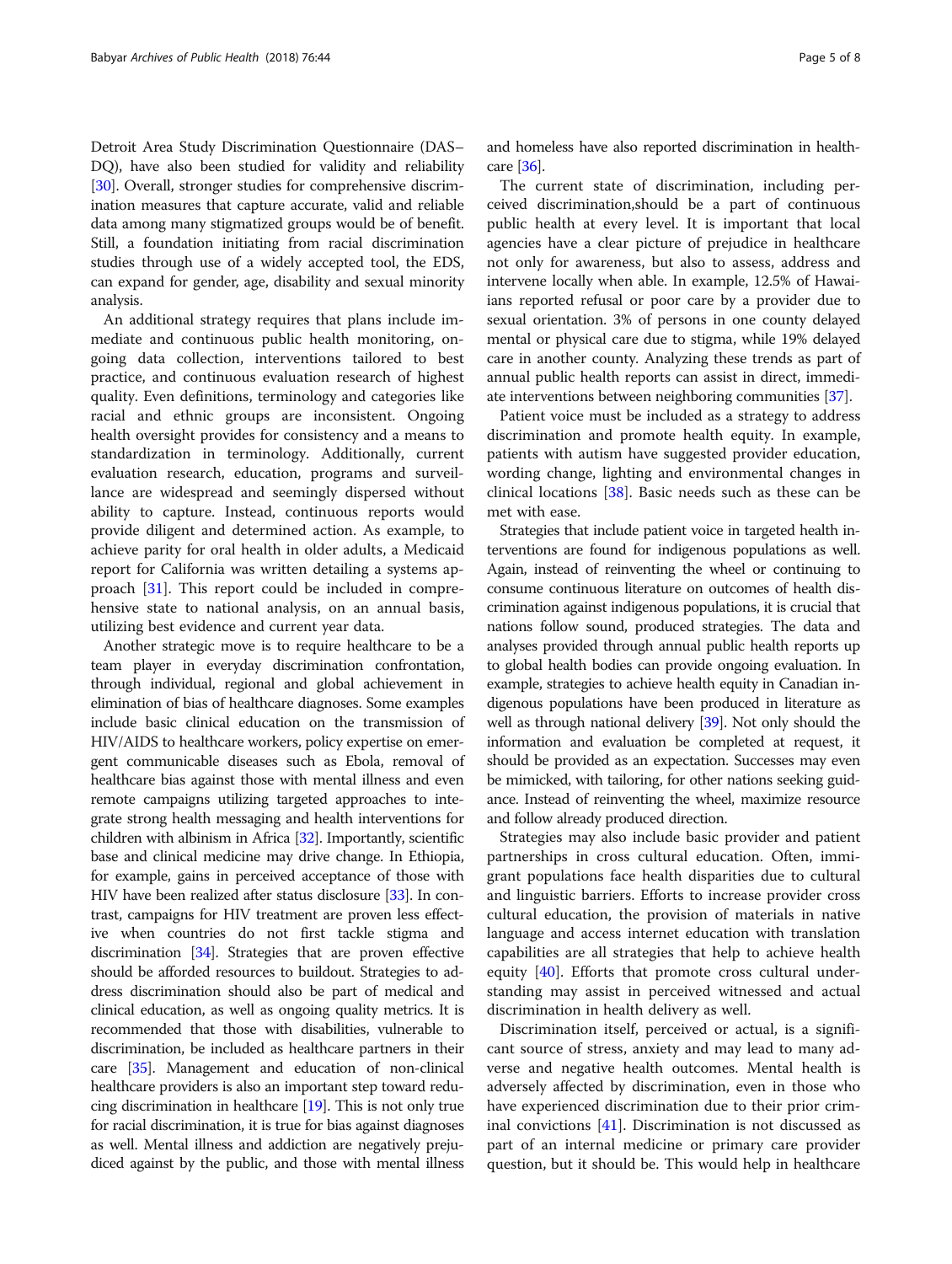delivery, appropriate referral and diagnosis as well as open discussion on quality of life. Additionally, this would help in medical research and healthcare quality analytics because of the accuracy of data.

Because total and complete elimination of discrimination in any society is not yet apparent, mediation and mitigation strategies should be studied. One journal highlights the effect that good sleep quality has on reduction of perceived discrimination. Sleep quality and duration were found to account for 15–25% of the adverse effects of perceived discrimination. Improving sleep quality may be a strategy to mitigate the effects of perceived discrimination [42].

Mediation strategies may also include education at the public level on discrimination, bias, prejudice and coping with encounters. While unacceptable at every level, discrimination is prevalent, and arrives at various levels according to the prejudiced individuals' perception. In dealing with this reality, and the reality that no two people have the exact same prejudices nor display them the same, it may be of benefit to review mediation strategies. It may also be of benefit to learn and maximize interpersonal relations that guide change, to the public as a whole. Mitigation and mediation may not prevent the sting, but they can work to soothe it until effective change comes.

Medical education and provider accountability are key strategies to reduce and eliminate discrimination in healthcare. As years of rotation increase, medical students have been shown to demonstrate more unacceptable mocking and disdain for specific groups of patients, such as the obese, mentally ill and difficult patients. While one study had limitations, the qualitative data surrounding it is profound and completely unacceptable [43]. That this behavior, modeled by select physicians, is allowed is an example for urgent and immediate change in healthcare delivery. Implicit racial bias has even been named as an issue that must be addressed in oncology training [44]. Cultural change at this level can be driven by policy, should be initiated in management and academic leadership, but must be measured in quality. Quality metrics must include measures on discrimination and professional bias in healthcare. What is and is not acceptable in healthcare is modeled bidirectionally. It should not just be modeled based on workplace discrimination law, it must be modeled by rewarding positive culture and designed by raising open and welcoming medical professionals. Medical education should continue efforts to provide a more statically representative population for all minorities and for all populations assessed in health disparities.

Perhaps the best strategy to achieve health equity and address discrimination is to ensure it is assessed and analyzed from local to national to global reports. Member states of the UN should provide detailed analyses in standardized templates and tools. Definitions and understanding of prejudice and discrimination must be detailed, exact and

real. Though cultures, communities and biases differ vastly around the globe, the concept remains the same: the idea that an individual is better or more important than another has no place in today's world. Healthcare must do its part to be a team player, even a team leader, on this issue. Templates, tools and reports should be standardized and checked for accuracy across the globe. Objective, trustworthy organizations like Human Rights Watch can provide valuable information. Discrimination, prejudice and stigma are often grown from culture but accepted through various countries' governance [34]. Global cooperation in health processes and outcomes can hold communities accountable as well as provide for a means to achieve cultural acceptance. The WHO and UN must take care to be detailed and explicit in data, from every country, that incorporate race and ethnicity. The best strategy forward is by global cooperation, standardized measures and methodology, annual reports and continued global plans.

Healthcare operations and management must continue to assess collected demographics and begin interpreting health disparities for patients. Healthcare management associations must also continue accountability work in striving toward minority representation in management, operations and decision making. As successful models continue, other communities, countries and regions should be provided advisory assistance. Different cultures may require tailoring of rollout, and successful operations are more likely with mentorship and peer support. Indeed, there is much continued racism and prejudice throughout the world [45]. This is identified and addressed globally. To effectively participate in academia, healthcare operations or healthcare business on an international level, the global collective must be determined to provide for inclusive approach. Even at the business table or business association conference on another continent, healthcare must remain diligent and unwavering in commitment to equality in the workforce as well as equal voice in leadership and decision making, regardless of gender, disability or race. This can only be achieved with stronger global commitment to workplace policy as well as business commitment to inclusive leadership.

## Conclusion

Equality in health is often viewed as simultaneously idealistic and existent. In fact, health equality is neither. All populations, governed communities and individuals must continue striving toward equality in health. It is prudent to address current inequalities in healthcare, understand health equality and health equity terminology and work toward achievable parity. Tackling discrimination in healthcare must be accomplished for health service delivery as well as in healthcare leadership prejudice. In making these moves, individuals and collective society can acknowledge that we are not where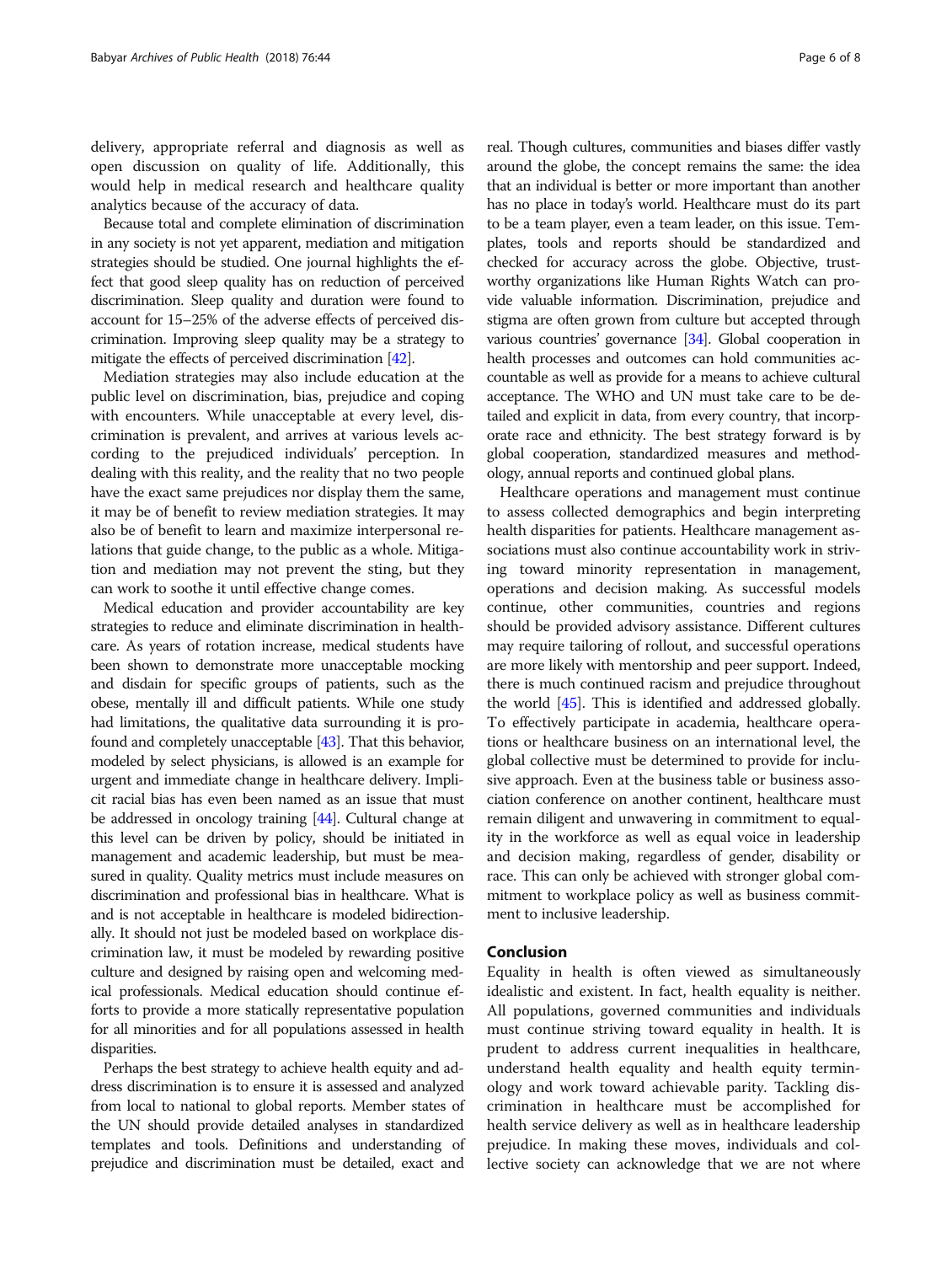## we want to be, but it is not idealistic to strive toward total equality through health equity and determination.

#### Abbreviations

AHRQ: Agency for Healthcare Research and Quality; APHA: American Public Health Association; DAS–DQ: Detroit Area Study Discrimination Questionnaire; DHHS: Department of Health and Human Services; EDS: Everyday Discrimination Scale; LGBT: Lesbian, gay, bisexual and transgender; NACCHO: National Association of County and City Health Officials; RWJF: Robert Wood Johnson Foundation; UN: United Nations; WHO: World Health Organization

#### Authors' contributions

The author is the sole author of this manuscript. The author read and approved the final manuscript.

#### Ethics approval and consent to participate

Not applicable

#### Consent for publication

Not applicable.

#### Competing interests

The author declares that she has no competing interests.

### Publisher's Note

Springer Nature remains neutral with regard to jurisdictional claims in published maps and institutional affiliations.

#### Received: 3 May 2018 Accepted: 19 June 2018 Published online: 22 August 2018

#### References

- 1. Robert Wood Johnson Foundation. What Is Health Equity? (2017). Retrieved December 9, 2017, from [https://www.rwjf.org/en/library/research/2017/05/](https://www.rwjf.org/en/library/research/2017/05/what-is-health-equity-.html) [what-is-health-equity-.html](https://www.rwjf.org/en/library/research/2017/05/what-is-health-equity-.html).
- 2. Webster M. Equality. (2017) Retrieved December 9, 2017, from [https://www.](https://www.merriam-webster.com/dictionary/equality) [merriam-webster.com/dictionary/equality](https://www.merriam-webster.com/dictionary/equality).
- 3. Miliken Institute for Public Health Equity vs. Equality (2016); Retrieved December 9, 2017, from [https://publichealthonline.gwu.edu/blog/equity-vs](https://publichealthonline.gwu.edu/blog/equity-vs-equality/)[equality/.](https://publichealthonline.gwu.edu/blog/equity-vs-equality/)
- 4. U.S. National Library of Medicine. Health disparities (2017); Retrieved December 9, 2017, from <https://www.nlm.nih.gov/hsrinfo/disparities.html>.
- 5. Abramson CM, Hashemi M, Sánchez-Jankowski M. Perceived discrimination in U.S. healthcare: charting the effects of key social characteristics within and across racial groups. Prev Med Rep. 2015;2:615–21.
- 6. Bachhuber MA, Tschannerl A, Lechuga C, Anderson M. Racial discrimination in health care settings: does insurance matter? Am J Public Health. 2014; 104(3):e10–1.
- 7. World Health Organization. Joint United Nations statement on ending discrimination in health care settings (2017); Retrieved December 9, 2017, from.
- 8. Agency For Healthcare Research. National Healthcare Disparities Report (2012).
- 9. Krahn GL, Walker DK, Correa-De-Araujo R. Persons with disabilities as an unrecognized health disparity population. Am J Public Health. 2015; 105(Suppl 2):S198–206.
- 10. Nivet MA. Minorities in academic medicine: review of the literature. J Vasc Surg. 2010;51(4 Suppl):53S–8S.
- 11. Zazove P, Case B, Moreland C, Plegue MA, Hoekstra A, Ouellette A, Fetters MD. U.S. medical schools' compliance with the Americans with disabilities act: findings from a national study. Acad Med. 2016;91(7):979–86.
- 12. Association of American Medical Colleges. The State of Women in Academic Medicine (2013); Retrieved December 10, 2017, from [https://](https://members.aamc.org/eweb/upload/The%20State%20of%20Women%20in%20Academic%20Medicine%202013-2014%20FINAL.pdf) [members.aamc.org/eweb/upload/](https://members.aamc.org/eweb/upload/The%20State%20of%20Women%20in%20Academic%20Medicine%202013-2014%20FINAL.pdf) [The%20State%20of%20Women%20in%20Academic%20Medicine%202013-](https://members.aamc.org/eweb/upload/The%20State%20of%20Women%20in%20Academic%20Medicine%202013-2014%20FINAL.pdf) [2014%20FINAL.pdf.](https://members.aamc.org/eweb/upload/The%20State%20of%20Women%20in%20Academic%20Medicine%202013-2014%20FINAL.pdf)
- 13. Holdcroft A. Gender bias in research: how does it affect evidence based medicine? J R Soc Med. 2007;100:2-3.
- 14. Smith LA, Oyeku SO, Homer C, Zuckerman B. Sickle cell disease: a question of equity and quality. Pediatrics. 2006;117(5):1763–70.
- 15. Perreira KM, Telles EE. The color of health: skin color, ethnoracial classification, and discrimination in the health of Latin Americans. Soc Sci Med. 2014;116:241–50.
- 16. Cohan D, Lutnick A, Davidson P, Cloniger C, Herlyn A, Breyer J, Klausner J. Sex worker health: San Francisco style. Sex Transm Infect. 2006;82(5):418–22.
- 17. Underhill K, Morrow KM, Colleran C, Holcomb R, Calabrese SK, Operario D, Mayer KH. A qualitative study of medical mistrust, perceived discrimination, and risk behavior disclosure to clinicians by U.S. male sex workers and other men who have sex with men: implications for biomedical HIV prevention. J Urban Health. 2015;92(4):667–86.
- 18. Rogers SE, Thrasher AD, Miao Y, Boscardin WJ, Smith AK. Discrimination in healthcare settings is associated with disability in older adults: health and retirement study, 2008-2012. J Gen Intern Med. 2015;30(10):1413–20.
- 19. Tajeu GS, Cherrington AL, Andreae L, Prince C, Holt CL, Halanych JH. "We'll get to you when we get to you": exploring potential contributions of health care staff behaviors to patient perceptions of discrimination and satisfaction. Am J Public Health. 2015;2076-2082. [https://doi.org/10.2105/AJPH.2015.](https://doi.org/10.2105/AJPH.2015)
- 20. Robert Wood Johnson Foundation. Quality field notes: reducing disparities in the quality of Care for Racial and Ethnic Minorities Improves Care (2014).
- 21. Haywood C Jr, Diener-West M, Strouse J, Carroll CP, Bediako S, Lanzkron S, IMPORT Investigators. Perceived discrimination in health care is associated with a greater burden of pain in sickle cell disease. J Pain Symptom Manag. 2014;48(5):934–43.
- 22. Haywood C Jr, Tanabe P, Naik R, Beach MC, Lanzkron S. The impact of race and disease on sickle cell patient wait times in the emergency department. Am J Emerg Med. 2013;31(4):651–6.
- 23. van der Star A, Bränström R. Acceptance of sexual minorities, discrimination, social capital and health and well-being: a cross-European study among members of same-sex and opposite-sex couples. BMC Public Health. 2015; 15:812.
- 24. Black LL, Johnson R, VanHoose L. The relationship between perceived racism/discrimination and health among black American women: a review of the literature from 2003 to 2013. J Racial Ethn Health Disparities. 2015; 2(1):11–20.
- 25. Alhusen JL, Bower KM, Epstein E, Sharps P. Racial discrimination and adverse birth outcomes: an integrative review. J Midwifery Womens Health. 2016; 61(6):707–20.
- 26. Sorkin DH, Ngo-Metzger Q, De Alba I. Racial/ethnic discrimination in health care: impact on perceived quality of care. J Gen Intern Med. 2010;25(5):390–6.
- 27. Peek ME, Nunez-Smith M, Drum M, Lewis TT. Adapting the everyday discrimination scale to medical settings: reliability and validity testing in a sample of African American patients. Ethnicity Disease. 2011;21(4):502–9.
- 28. Gonzales KL, Noonan C, Goins RT, Henderson WG, Beals J, Manson SM, Roubideaux Y. Assessing the everyday discrimination scale among American Indians and Alaska natives. Psychol Assess. 2016;28(1):51–8.
- 29. Kim G, Sellbom M, Ford K-L. Race/ethnicity and measurement equivalence of the everyday discrimination scale. Psychol Assess. 2014;26(3):892–900.
- 30. Chou T, Asnaani A, Hofmann SG. Perception of racial discrimination and psychopathology across three U.S. ethnic minority groups. Cultural Diversity & Ethnic Minority Psychology. 2012;18(1):74–81.
- 31. Metcalf SS, Birenz SS, Kunzel C, Wang H, Schrimshaw EW, Marshall SE, Northridge ME. The Impact of Medicaid Expansion on Oral Health Equity for Older Adults: A Systems Perspective. J Calif Dent Assoc. 2015;43(7):369–77.
- 32. Lund PM, Gaigher R. A health intervention programme for children with albinism at a special school in South Africa. Health Educ Res. 2002;17(3):365–72.
- 33. Alemu T, Biadgilign S, Deribe K, Escudero HR. Experience of stigma and discrimination and the implications for healthcare seeking behavior among people living with HIV/AIDS in resource-limited setting. SAHARA J. 2013;  $10(1):1-7$ .
- 34. Watch HR . Discrimination, Inequality, and Poverty—A Human Rights Perspective (2013); Retrieved from [https://www.hrw.org/news/2013/01/11/](https://www.hrw.org/news/2013/01/11/discrimination-inequality-and-poverty-human-rights-perspective) [discrimination-inequality-and-poverty-human-rights-perspective](https://www.hrw.org/news/2013/01/11/discrimination-inequality-and-poverty-human-rights-perspective).
- 35. Bagatell N, Chan D, Rauch KK, Thorpe D. "Thrust into adulthood": transition experiences of young adults with cerebral palsy. Disability and Health Journal. 2017;10(1):80–6.
- 36. Skosireva A, O'Campo P, Zerger S, Chambers C, Gapka S, Stergiopoulos V. Different faces of discrimination: perceived discrimination among homeless adults with mental illness in healthcare settings. BMC Health Serv Res. 2014; 14:376.